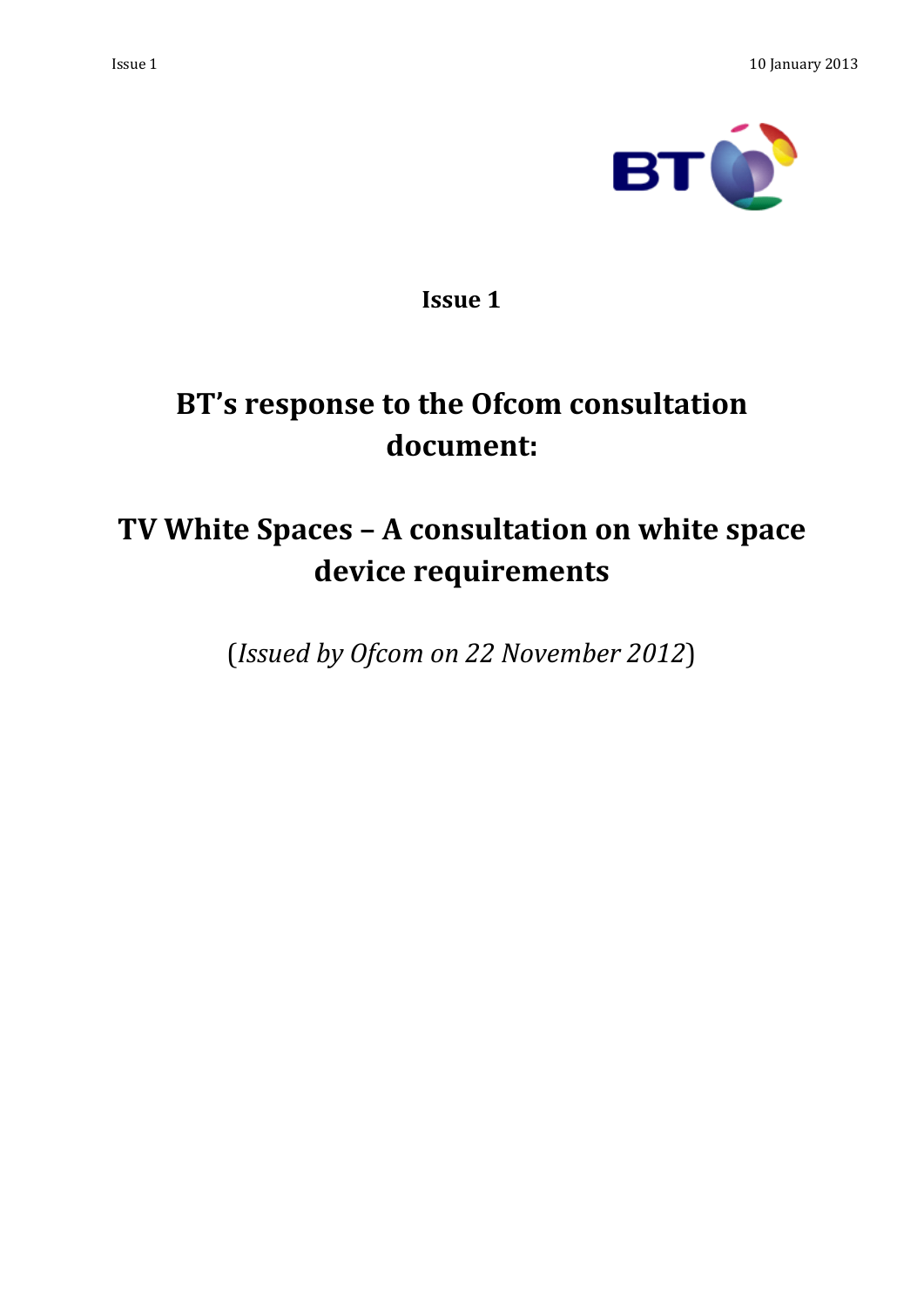#### **INTRODUCTION**

BT is pleased to have the opportunity to comment on these latest TV White Space proposals from Ofcom. We have been fully supportive of Ofcom's plans to allow the TV White Spaces to be used for new applications. We believe that these proposals form part of an important step forward in enabling this to be achieved. However we are disappointed that some of the most important issues (such as DTT protection requirements, database operation, and enhanced operational mode) have been deferred, and we strongly encourage Ofcom to progress their proposals in these areas so that they can also be consulted on and concluded as soon as possible.

We would also like to note that many of the issues addressed in this consultation document are very closely related to the detailed operation of the white space database. Therefore our view on some aspects of the WSD requirements given in this consultation document may be affected by the proposals given in, and our response to, the future consultation on the operation of the database.

## **RESPONSES TO THE QUESTIONS IN THE CONSULTATION DOCUMENT**

Within the "Current work on TV white spaces policy" in  $\S 3.17$  there is an explanation of the Baseline and Enhanced modes, which indicates that antenna characteristics will be addressed as part of the Enhanced mode. It is presumed that this is referring to the characteristics (particularly the gain and pointing direction, if appropriate) of the slave WSD antenna. Unfortunately this consultation document appears to include no specific reference to the antenna characteristics of the master WSD, and it is not clear whether this is because it has been assumed that reference to master WSD antenna characteristics is unnecessary. Please clarify.

#### Question 1: Do you agree with our approach to defining the various categories of WSDs?

We note that in § 5.18, it is stated that the device type must be declared by the manufacturer. Given that according to § 5.15, "*A type A device is one whose antennas are permanently mounted on a non-moving outdoor platform*" and "*A type B device is one whose antennas are not permanently mounted on a non-moving outdoor platform*", we do wonder how a manufacturer will be able to declare where and how the antennas are mounted by the end user. Whilst we understand the intent behind this parameter, perhaps further consideration is required regarding the definitions, and the linkage to the declaration of the device type.

With regard to the definitions of the device types, we would like to raise a further observation. There is no definition of "integral" (with regard to the antenna), and we would like to note that in some applications it will not be appropriate or possible to mount the antenna on/in the radio unit – perhaps because it is inside an appliance with a metal skin. In such cases, we would expect the (omnidirectional) antenna to be permanently connected to the radio unit by a cable, so that the antenna cannot be changed. We believe that such a configuration would be within the intended scope of Type B devices, and therefore we would like to see the term "integral antenna" defined to include omnidirectional antennas which are permanently connected to the WSD, without necessarily being within the same box as the radio equipment.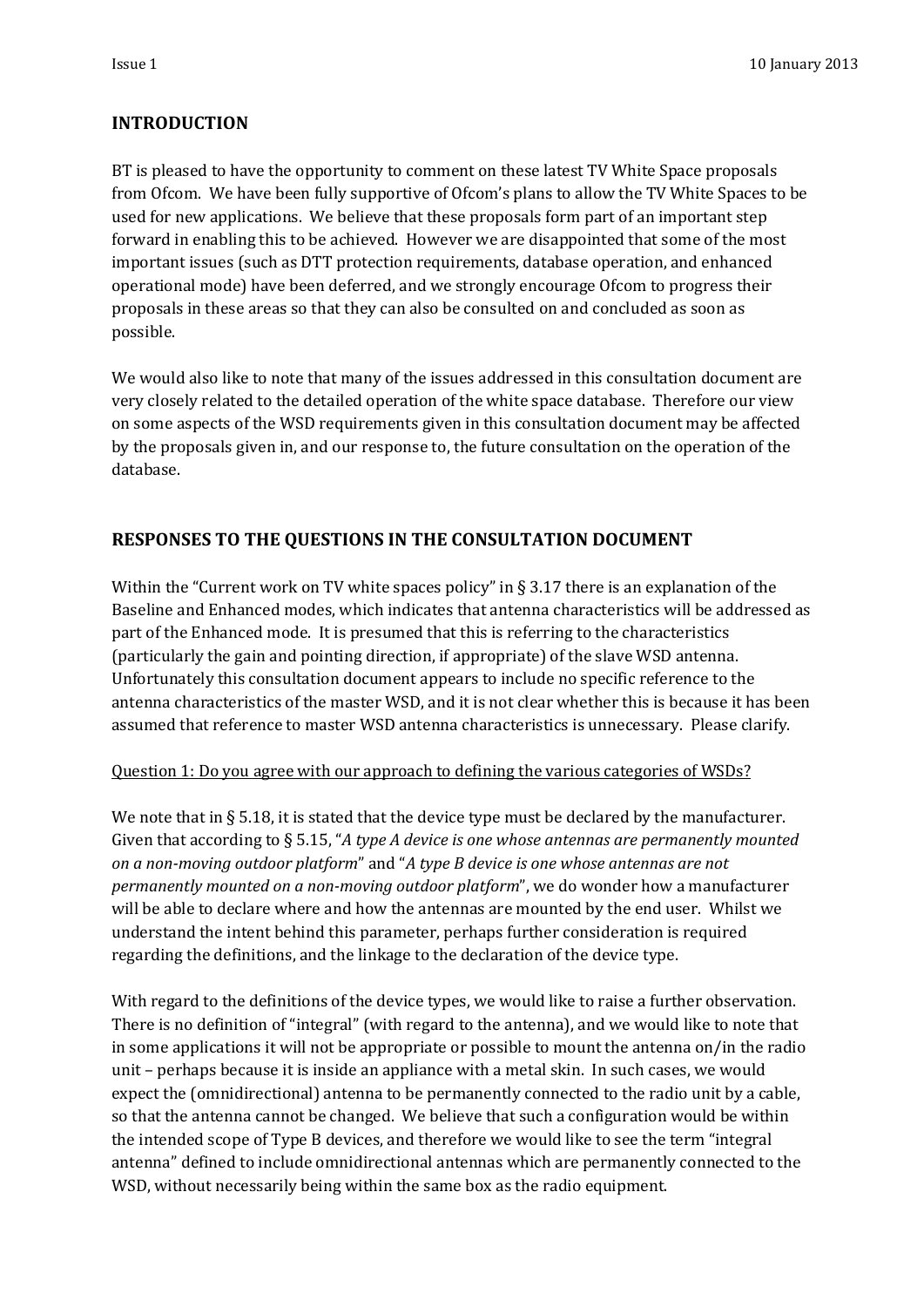#### Question 2: Do you agree with our proposed sequence of operations for WSDs?

It is not clear whether or not association of a slave WSD using the generic operational parameters is considered to be essential in all cases prior to association using the specific operational parameters. However for professionally installed fixed equipment, we would like to see a clearer statement that initial operation using generic operational parameters is not required, and it would be permitted for initial association by the slave WSD to be undertaken by direct submission of the slave WSD device parameters to the WSDB. This would then allow a professionally installed fixed slave WSD to make initial association using specific operational parameters. We recognise that this *might* be the intention behind the wording in § 5.43 ("a slave WSD which associates with a master WSD over a medium other than the UHF TV band"), but in which case it is not very clear.

Whilst not necessarily conflicting with the proposals presented here, we believe that in the case of a large network of devices (with many master WSDs) operated by a single organisation, there could be significant benefits if a management system is permitted, acting on behalf of many master WSDs. Such a management system would come between the master WSDs and the WSDB, and would hold all of the information about all of the devices (both master and slave) within the network (or part of the network). The management system would interface with the WSDB on behalf of the master WSDs, and would convey the relevant operational parameters back from the WSDB to the master WSDs. Such a management system would be configured so that it would appear to the WSDB to be like a master WSD, in order to conform to the requirements, although it would actually be making requests to the WSDB on behalf of more than one master WSD. For the purposes of device testing (to the European Harmonised Standard) the management system would be tested in conjunction with the master WSD, to ensure that they work together in the appropriate manner.

### Question 3: Do you agree with our proposed additional operational requirements for master WSDs?

It is stated in § 5.53 that the master WSD device parameters must be determined automatically by the master WSD. This will be appropriate for those characteristics which are embedded into the device by the manufacturer, and also for the device's geographic location. However this may be more difficult if the master device has interchangeable antennas, since the gain and pointing direction of the antenna may not be so easy to determine automatically. We believe that some provision should be enabled to allow the antenna characteristics to be entered manually, recognising that this may need to be limited only to fixed professionally installed equipment.

The power limits in § 5.61 are based on the currently proposed method of operation for the WSDB. However we believe that in the longer term it may be possible for a more advanced approach to be taken by the WSDBs, taking account of the aggregation of interference from all devices, including those devices using multiple channels. In that case we believe that it would be possible to apply greater flexibility with regard to the maximum in-block EIRP. Therefore we propose that the approach taken with regard to the maximum in-block EIRPs should be reviewed when the procedures for the WSDBs have been agreed.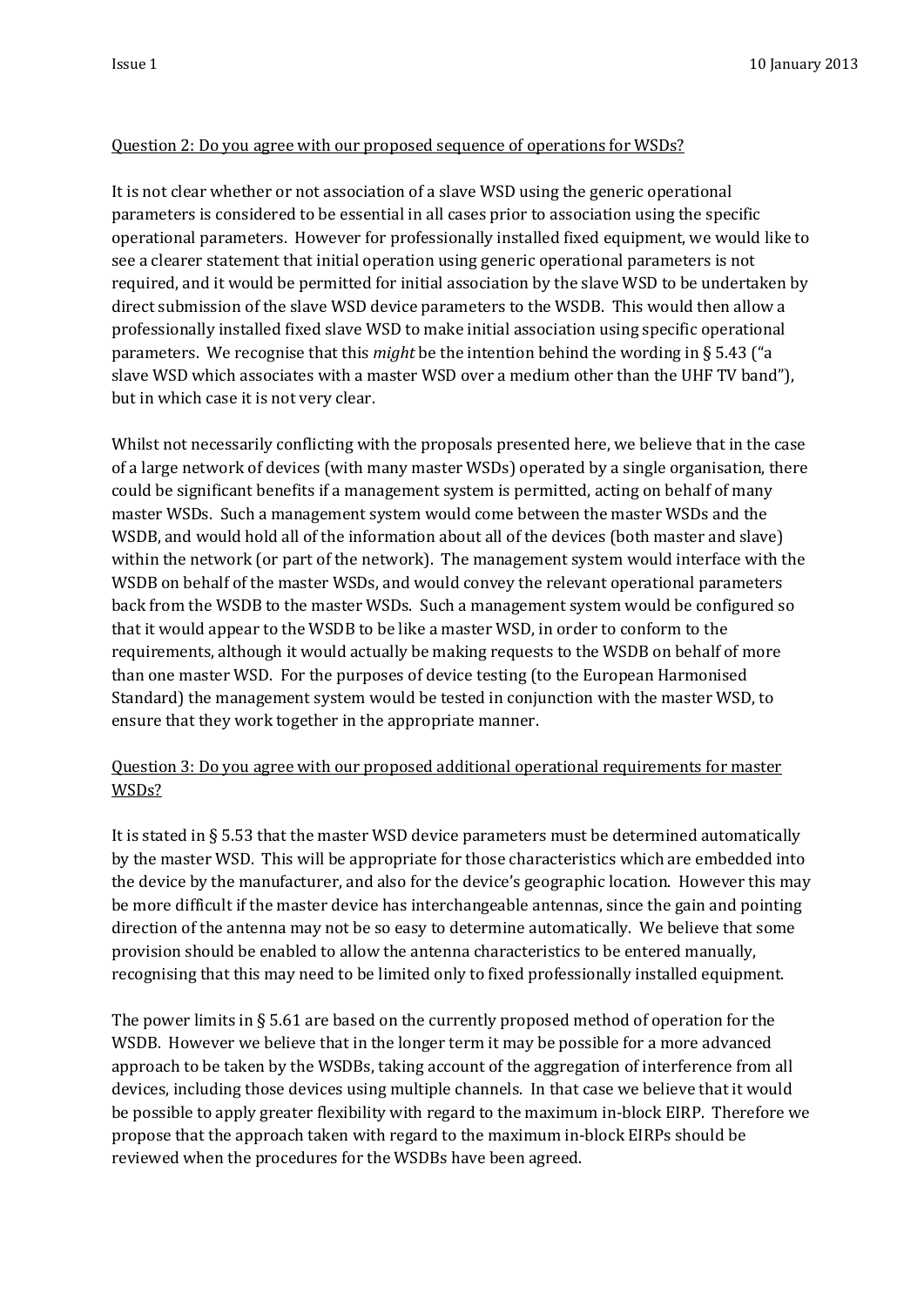## Question 4: Do you agree with our proposed additional operational requirements for slave WSDs?

We agree with the proposals, providing that provision is made to allow device parameters (at set-up) to be entered manually for professionally installed equipment.

## Question 5: Do you agree with the proposed device parameters, operational parameters and channel usage parameters?

It is noted in § 6.7 that some of the device parameters will need to be internationally harmonised. We agree with this proposal, and we welcome Ofcom's suggestions for possible formats for those identifiers. However we believe that it is important to consider the implication if an unexpected or unrecognised identifier is given from the device to the database. Whilst this is primarily a problem to be addressed by the database, the possibility of such an occurrence should also be considered when proposing the format for the parameters.

In § 6.10 & § 6.11, the terms "mandatory" and "optional" are defined with regard to their use in determining the specific operational parameters. In the current wording, "mandatory" parameters are introduced as being not required to be communicated to the WSDB, which seems rather strange given that they are supposed to be "mandatory".

It would appear that the use of the terms "mandatory" and "optional" may relate to whether these parameters must be communicated by the slave WSD to the master WSD for generic operation, but this is not entirely clear. Therefore this should be clarified, perhaps in § 6.9, by defining what is meant by use of the terms "mandatory" and "optional". (Is it correct that they relate to the communication of parameters from the slave WSD to the master WSD for generic operation?).

Having defined the meaning of the two terms,  $\S 6.10 \& \S 6.11$  would then explain how this information is used (if available) in determining the specific operational parameters.

Question 6: Do you agree with our approach of implementing the requirements in the example SI and the draft IR and VNS?

We agree with and support the proposals presented, subject to the following comments regarding the text of the draft VNS.

## *Comments on the text of the draft VNS*

Scope – It is stated that the VNS is "technology and application agnostic" – we believe that it would be better to write "technology and application independent", which will be clearer and more accurate.

Definitions – These provide definitions for the "Generic Operational Parameters", "Master Operational Parameters", "Slave Operational Parameters" but omit to define the "Specific Operational Parameters".

§ 5.10 Figure 1 – It is presumed that a dashed arrow indicates an optional exchange (perhaps that should be explained), in which case it would appear that the exchange of